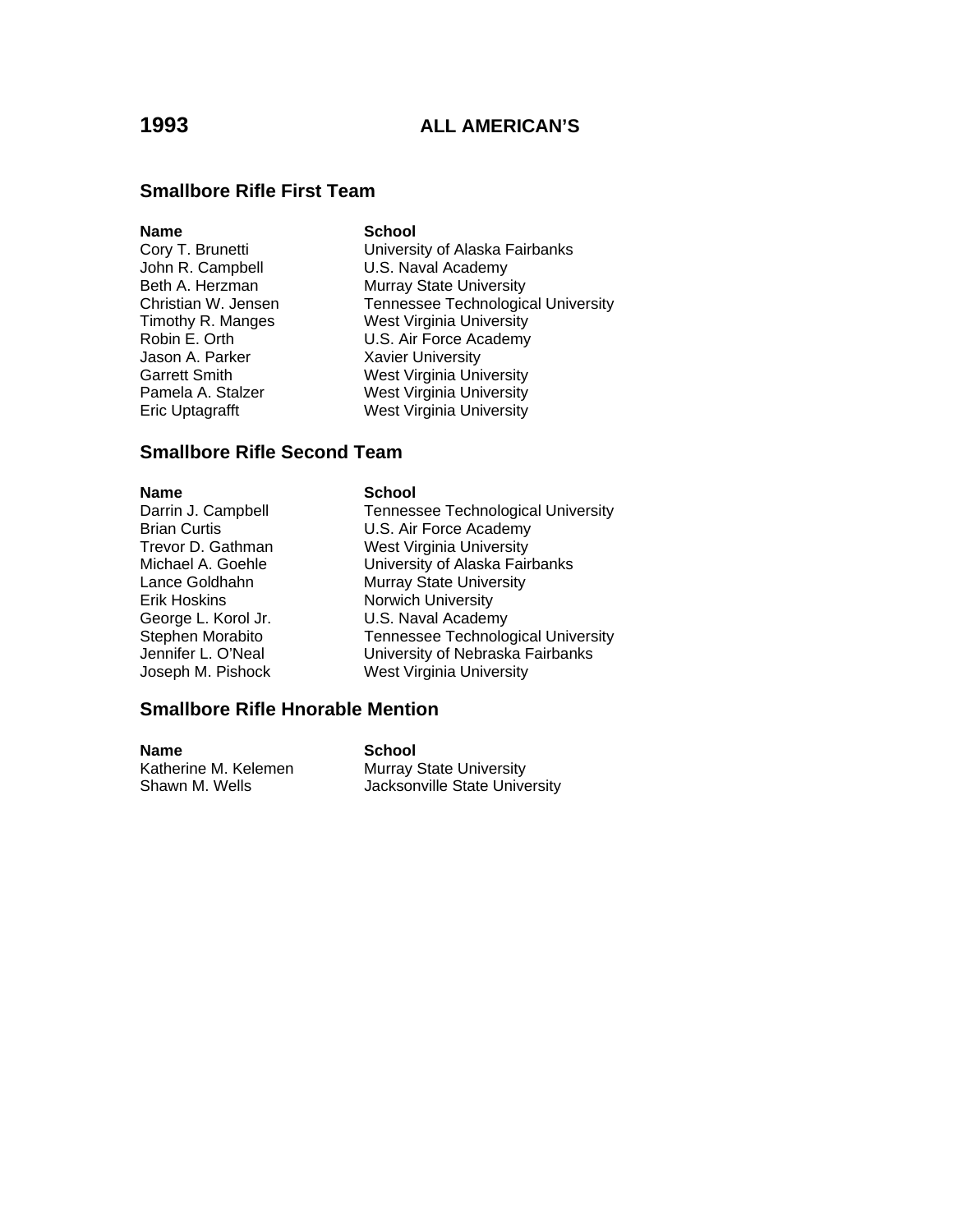## **1993 ALL AMERICAN'S**

### **Air Rifle First Team**

### **Name** School

George T. Korol Jr. **U.S. Naval Academy** 

Brian L. Bassham University of Texas at El Paso Troy A. Bassham University of Texas at El Paso<br>John R. Campbell U.S. Naval Academy U.S. Naval Academy Will Finley<br>Trevor D. Gathman **West Virginia University** Trevor D. Gathman West Virginia University<br>Katherine M. Kelemen Murray State University **Murray State University** Joseph M. Pishock West Virginia University<br>
Pamela A. Stalzer West Virginia University West Virginia University Eric Uptagrafft West Virginia University

### **Air Rifle Second Team**

Erik Hoskins Norwich University Erich D. Kluck Norwich University

### **Name** School

Cory T. Brunetti **Cory T. Brunetti** University of Alaska at Fairbanks<br>Brian Curtis **Corporation Corporation** U.S. Air Force Academy U.S. Air Force Academy Jean A. Foster **West Virginia University** Michael A. Goehle **University of Alaska Fairbanks** Joseph T. Madrid **U.S. Naval Academy**<br>
Timothy R. Manges **West Virginia Univers** Timothy R. Manges **Mest Virginia University**<br>Jennifer O'Neal **Mest Containery** University of Alaska at F Jennifer O'Neal<br>
Robin E. Orth U.S. Air force Academy U.S. Air force Academy

### **Air Rifle Honorable Mention**

**Name School**<br>Garrett Smith **School West Vi** 

West Virginia University Christa J. Tinlin Xavier University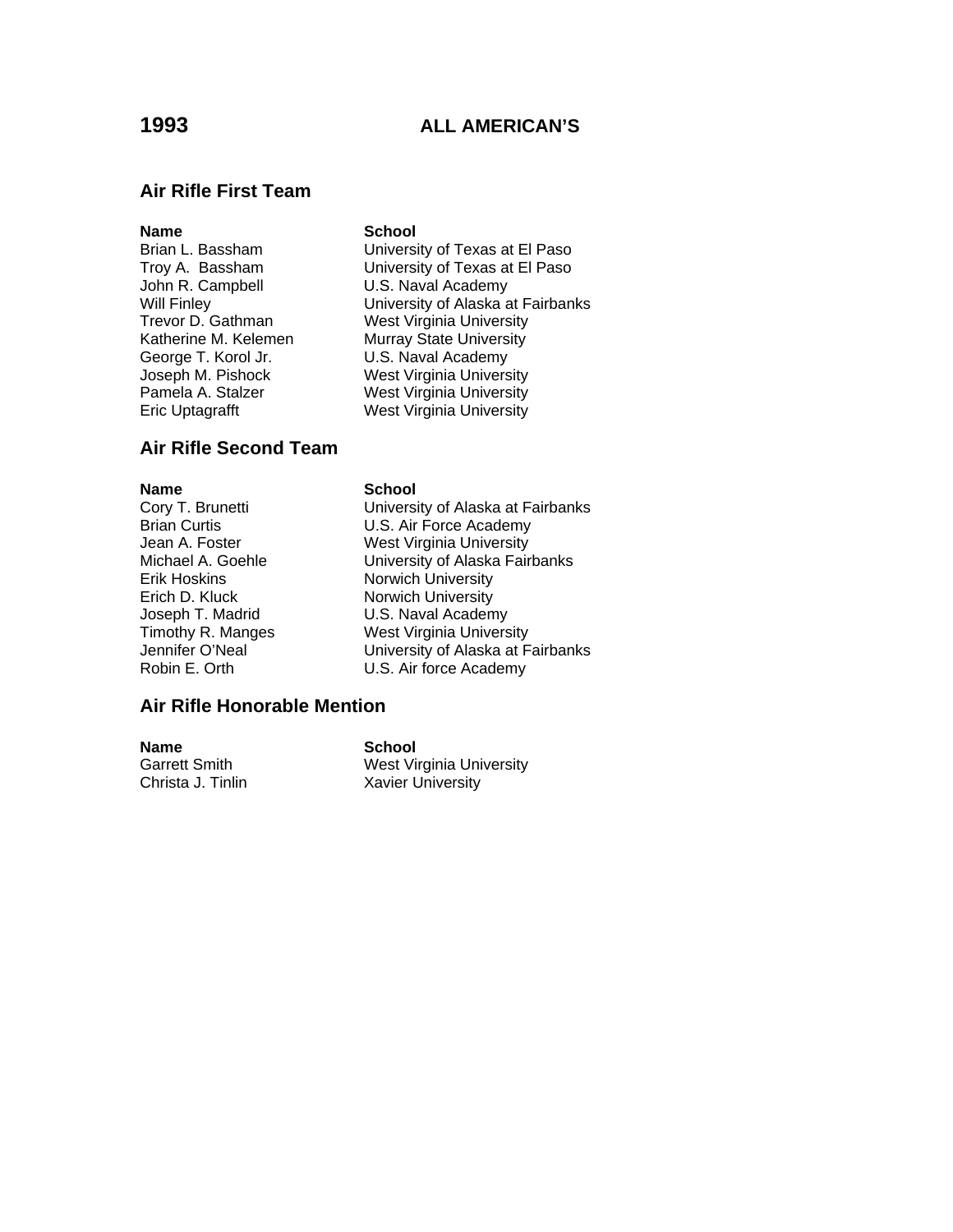# **Free Pistol First Team**

| <b>School</b>      |
|--------------------|
| U.S. Naval Academy |
| U.S. Naval Academy |
| U.S. Naval Academy |
| U.S. Naval Academy |
|                    |

# **Free Pistol Second Team**

| <b>Name</b>         | School                |
|---------------------|-----------------------|
| Matthew A. Dooley   | U.S. Military Academy |
| Jeffery F. Gottlieb | U.S. Naval Academy    |
| Paul D. Johnston    | U.S. Military Academy |

## **Free Pistol Honorable Mention**

| Name              | School                   |
|-------------------|--------------------------|
| Phillip Krosofsky | Columbus College         |
| Conrad R. Theroux | U.S. Coast Guard Academy |

# **Standard Pistol First Team**

| <b>School</b>      |
|--------------------|
| U.S. Naval Academy |
| U.S. Naval Academy |
| U.S. Naval Academy |
| U.S. Naval Academy |
|                    |

## **Standard Pistol Second Team**

| Name                | <b>School</b>                |
|---------------------|------------------------------|
| Hendrick Booraen VI | The Citadel                  |
| Donnie Brown        | <b>Clemson University</b>    |
| Stanley Butchar     | <b>Ohio State University</b> |
| Phillip Krosofsky   | <b>Columbus College</b>      |
| Conrad R. Theroux   | U.S. Coast Guard Academy     |
|                     |                              |

# **Standard Pistol Honorable Mention**

| <b>Name</b>       | School                |
|-------------------|-----------------------|
| Matthew A. Dooley | U.S. Military Academy |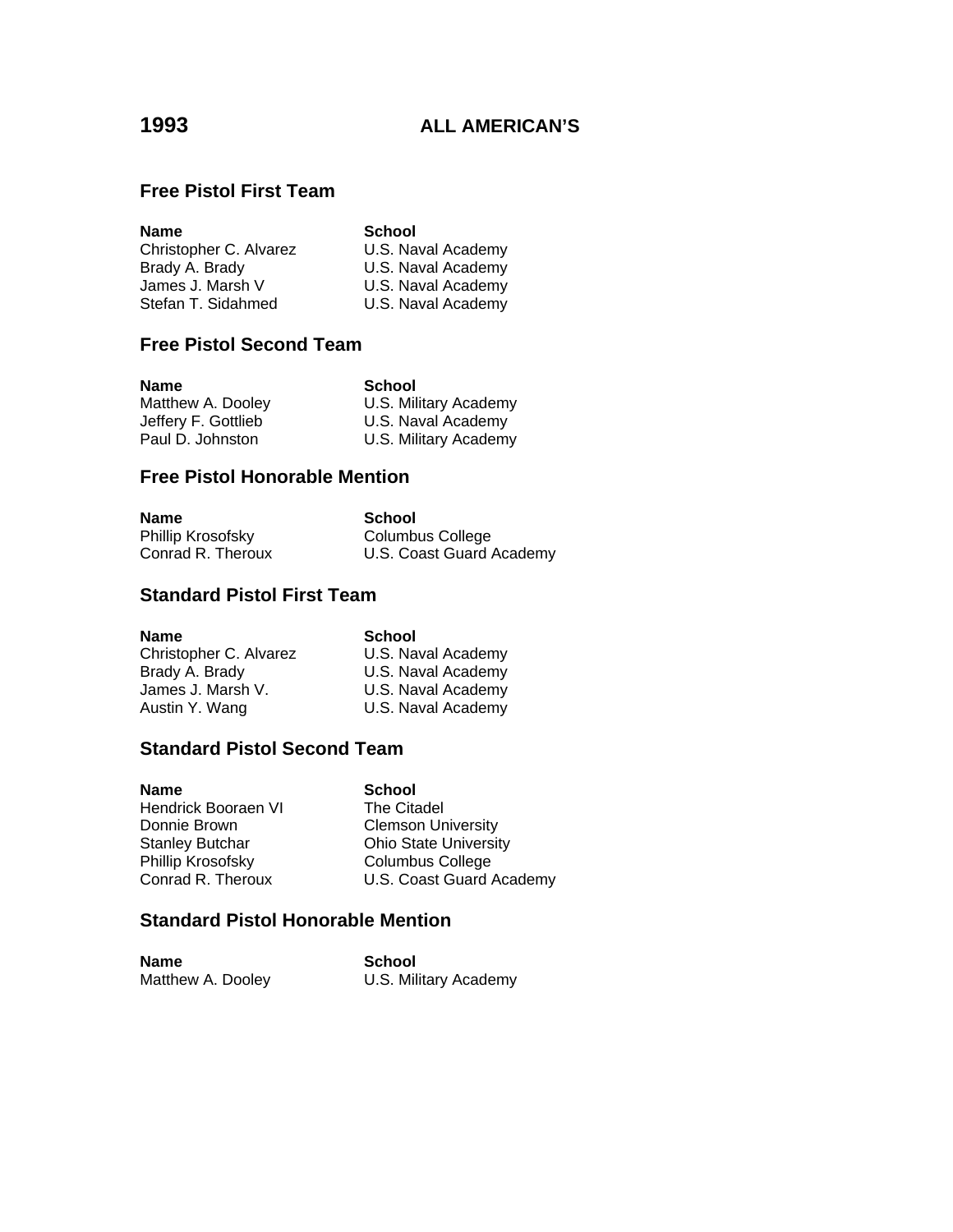# **1993 ALL AMERICAN'S**

### **Air Pistol First Team**

### **Name**<br> **Christopher C. Alvarez U.S. Naval Academy** Christopher C. Alvarez U.S. Naval Academy<br>Christopher M. Harrell U.S. Naval Academy Christopher M. Harrell<br>Paul D. Johnson Paul D. Johnson U.S. Military Academy<br>James J. Marsh V. U.S. Naval Academy James J. Marsh V. **Example 3 U.S. Naval Academy** Stefan T. Sidahmed **U.S. Naval Academy**

### **Air Pistol Second Team**

**Name School**<br>Brady A. Brady **School**<br>U.S. Nav Donnie Brown<br>
David M. Vondrak<br>
U.S. Air Force Acad

# Brady A. Brady **Exercise State Laway** U.S. Naval Academy Donnie Brown

U.S. Air Force Academy